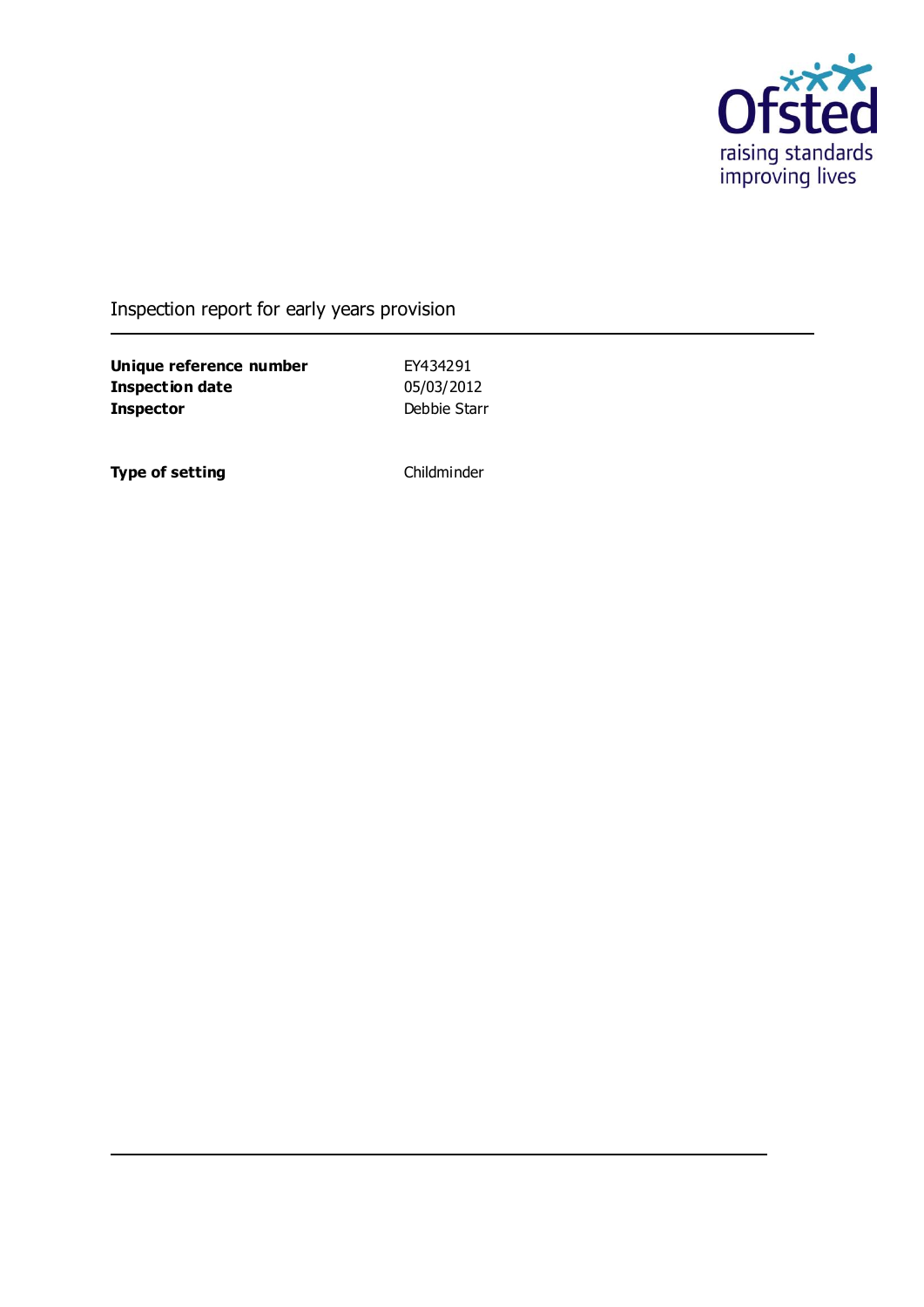The Office for Standards in Education, Children's Services and Skills (Ofsted) regulates and inspects to achieve excellence in the care of children and young people, and in education and skills for learners of all ages. It regulates and inspects childcare and children's social care, and inspects the Children and Family Court Advisory Support Service (Cafcass), schools, colleges, initial teacher training, work-based learning and skills training, adult and community learning, and education and training in prisons and other secure establishments. It assesses council children's services, and inspects services for looked after children, safeguarding and child protection.

If you would like a copy of this document in a different format, such as large print or Braille, please telephone 0300 123 1231, or email enquiries@ofsted.gov.uk.

You may copy all or parts of this document for non-commercial educational purposes, as long as you give details of the source and date of publication and do not alter the information in any way.

T: 0300 123 1231 Textphone: 0161 618 8524 E: enquiries@ofsted.gov.uk W: [www.ofsted.gov.uk](http://www.ofsted.gov.uk/)

© Crown copyright 2012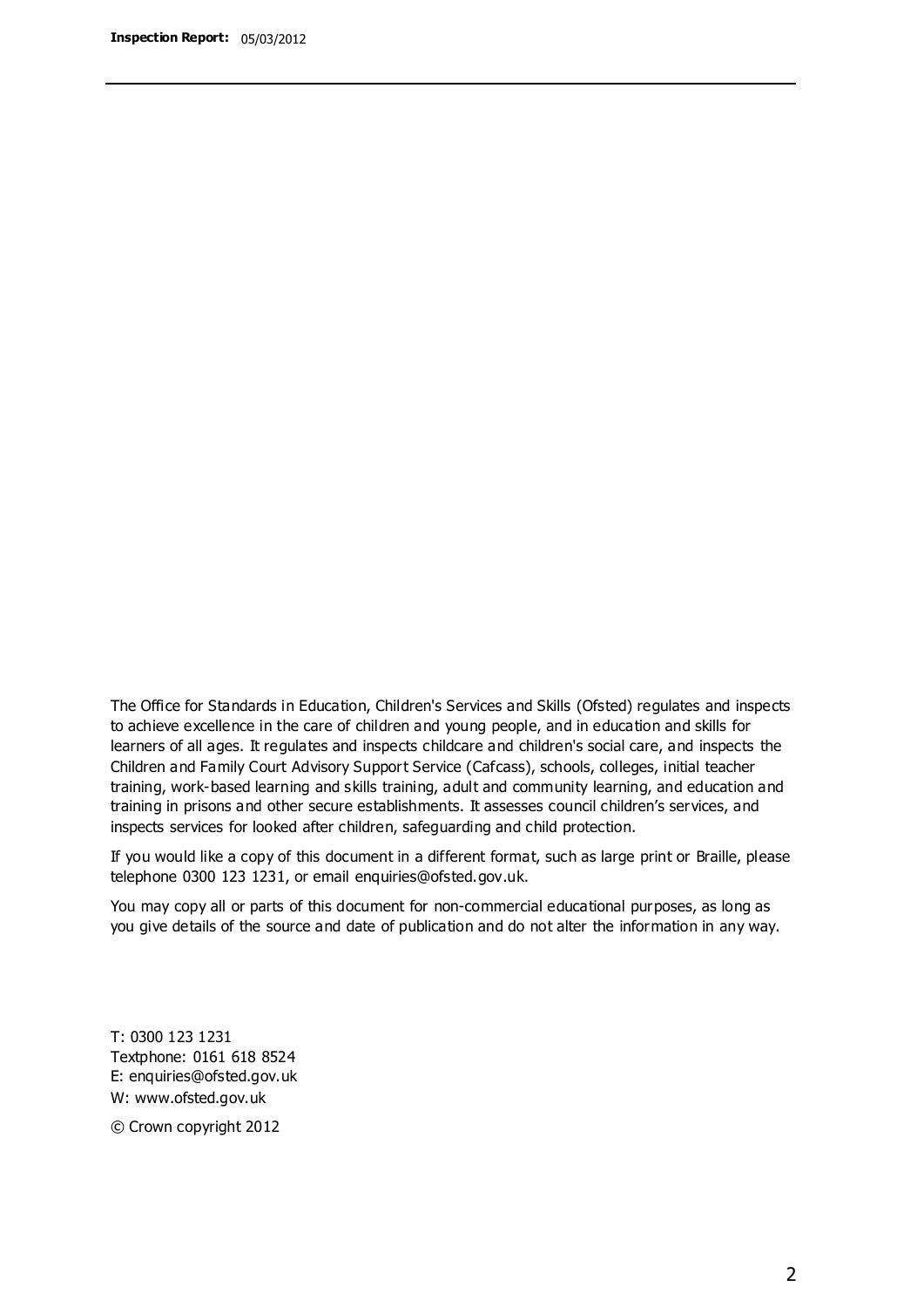### **Introduction**

This inspection was carried out by Ofsted under Sections 49 and 50 of the Childcare Act 2006 on the quality and standards of the registered early years provision. 'Early years provision' refers to provision regulated by Ofsted for children from birth to 31 August following their fifth birthday (the early years age group). The registered person must ensure that this provision complies with the statutory framework for children's learning, development and welfare, known as the *Early* Years Foundation Stage.

The provider must provide a copy of this report to all parents with children at the setting where reasonably practicable. The provider must provide a copy of the report to any other person who asks for one, but may charge a fee for this service (The Childcare (Inspection) Regulations 2008 regulations 9 and 10).

The setting also makes provision for children older than the early years age group which is registered on the voluntary and/or compulsory part(s) of the Childcare Register. This report does not include an evaluation of that provision, but a comment about compliance with the requirements of the Childcare Register is included in Annex B.

Please see our website for more information about each childcare provider. We publish inspection reports, conditions of registration and details of complaints we receive where we or the provider take action to meet the requirements of registration.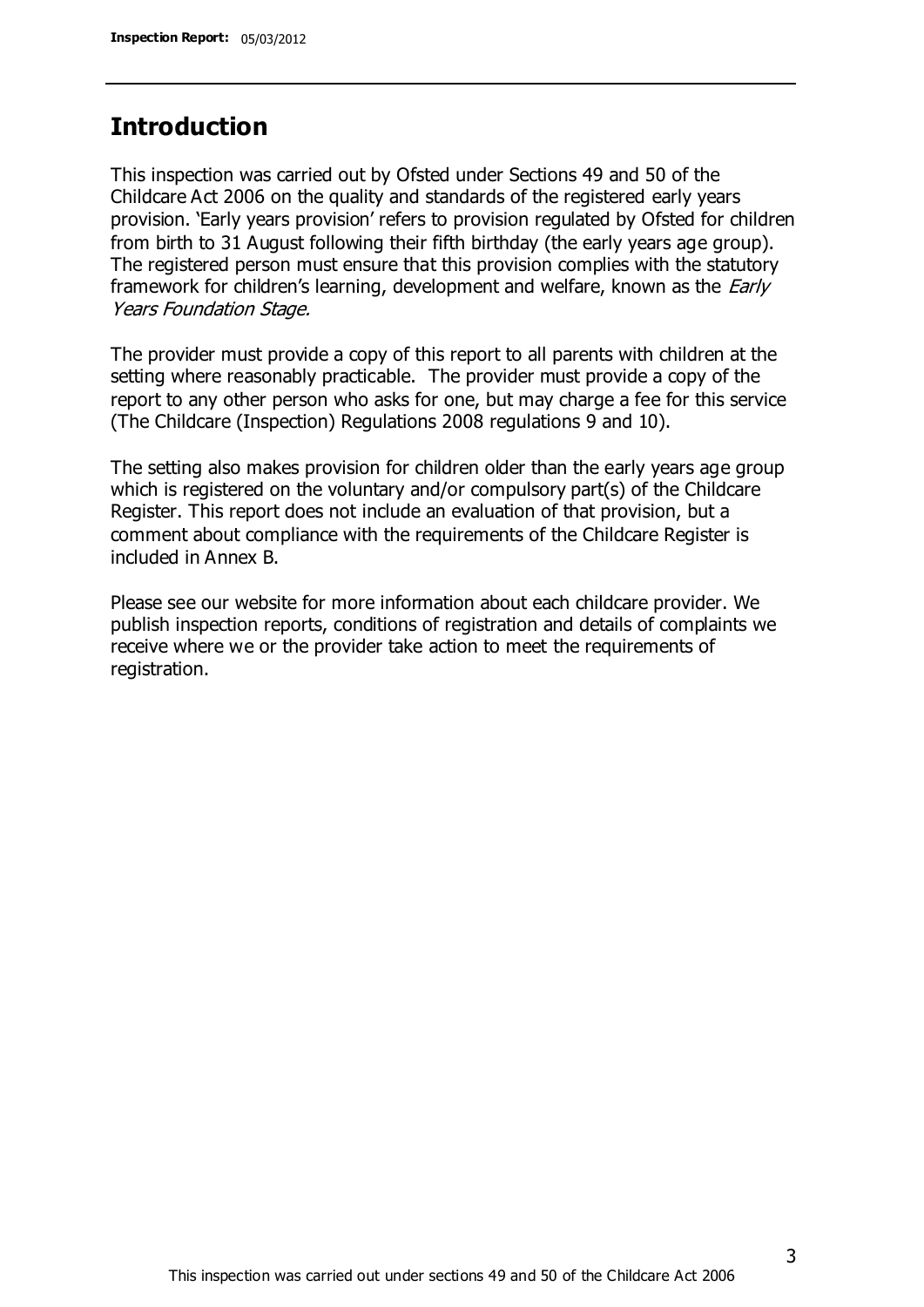## **Description of the childminding**

The childminder was registered in 2011. She works from the home of another registered childminder who lives in Weston-super-Mare, North Somerset. She is also registered to work with an assistant. Children have access to most areas of the home. There is an enclosed garden for outside play.

The childminder is registered to care for a maximum of six children under eight at any one time when working on her own, eight children when working with another childminder or assistant and nine children when all three are working at the same time. Both childminders have equal responsibility for most aspects of the childminding practice. The childminder is registered on the Early Years Register and both the compulsory and voluntary parts of the Childcare Register. The childminder and co-childminder are currently caring for 13 children in the early years age range. Most children attend on a part-time basis. The childminder makes use of local facilities including the library and parks.

# **The overall effectiveness of the early years provision**

Overall the quality of the provision is satisfactory.

The childminder provides a happy, welcoming environment in which children's welfare is appropriately promoted. Children make satisfactory progress in their learning and development through the childminder having a satisfactory awareness of their individual needs and development. However, systems of assessment are not sufficiently well developed. The childminder has positive relationships with parents but does not involve them fully in children's learning. The childminder has begun to reflect upon her practice however this has not yet had a significant impact upon the outcomes for children. The childminder demonstrates a satisfactory capacity for continuous improvement.

## **What steps need to be taken to improve provision further?**

To further improve the early years provision the registered person should:

- develop further the system of assessment to clearly identify all children's next steps in learning so that they are used to plan appropriate play and learning activities particularly for younger children
- develop further the two way flow of information with parents regarding children's starting points and ongoing progress and development to promote a shared approach to children's care learning and development
- develop further systems for monitoring and evaluating practice to identify strengths and areas for improvement.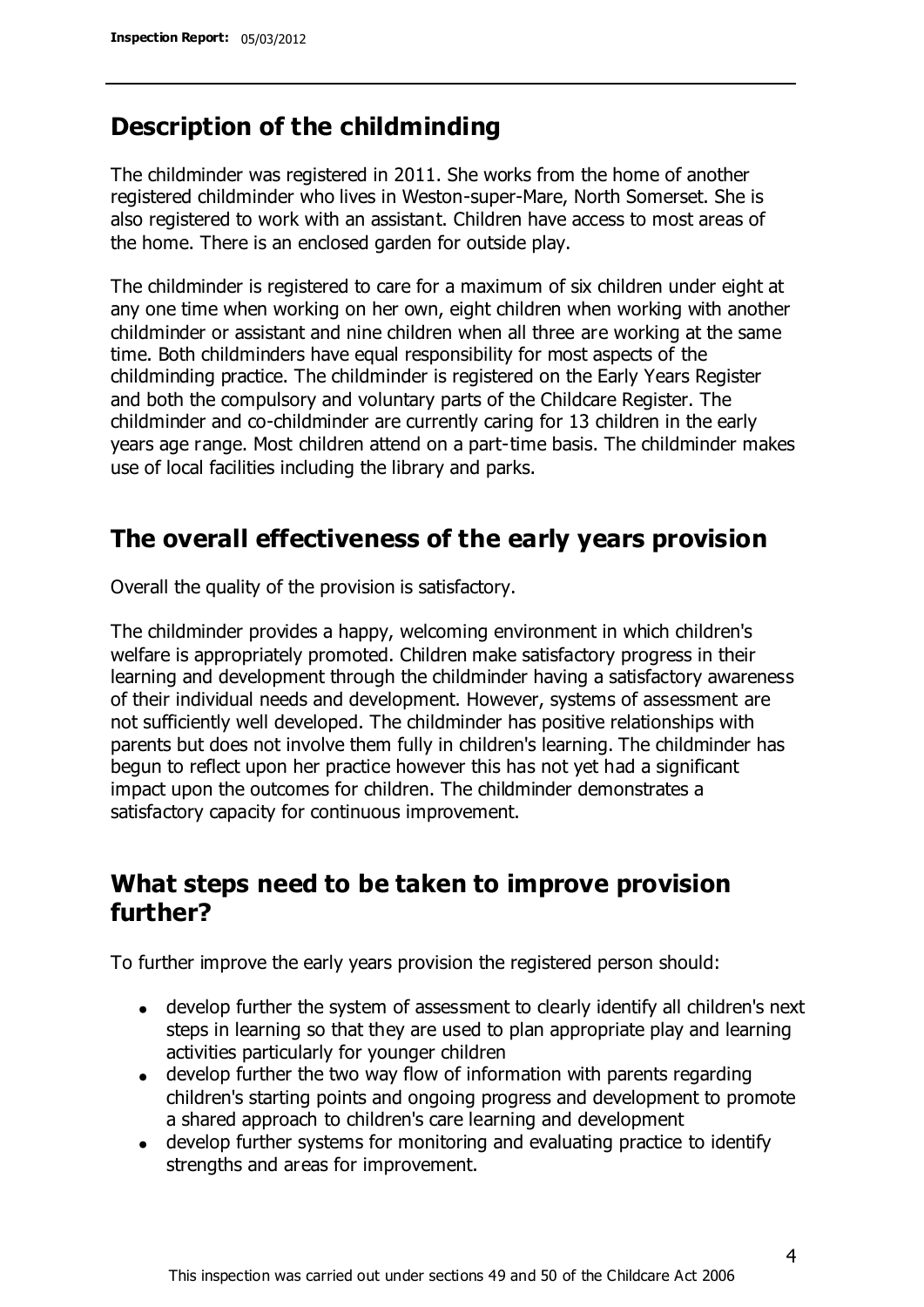# **The effectiveness of leadership and management of the early years provision**

The childminder has a secure understanding of safeguarding arrangements. She understands her role in child protection and is aware of the procedures to follow should a concern arise. She keeps all necessary records relating to children and shares them with parents. Although not responsible for some aspects of record keeping, such as risk assessments, the childminder completes records appropriately when required. Children are cared for safely within the home and on outings. The childminder provides an appropriate range of toys and resources which meet children's developmental needs. She takes suitable steps to promote children's awareness of diversity. Older children join in with activities to help them learn about wider society, such as music and movement, food tasting and craft activities. They also use some resources that reflect positive images of differences. The childminder uses children's first language throughout the day which supports their individual needs. Repetition of some English words, songs and stories helps children develop English as a second language. Children gain an appropriate awareness of their local community through visits to the library, shops, parks and community school.

The childminder has started to review her practice and has sought the views of parents as part of this process. She has a developing understanding of her strengths and weaknesses. She has identified some areas for improvement and taken some steps to improve her practice, such as the introduction of activities that promote awareness of the wider world. However, this has not yet had a significant impact on the outcomes for children. The childminder demonstrates a satisfactory capacity for continuous improvement. She researches and introduces new ideas for activities and is booked on a safeguarding course to develop her skills.

The childminder works closely and cooperatively with parents, sharing information with them on a daily basis. This daily discussion helps to ensures children's individual needs are met and supported appropriately overall. However, these discussions do not sufficiently involve parents in their children's learning and development. Parents are very appreciative of the care given to their children. The childminder has a very flexible approach which supports parents who work wide ranging hours. The childminder is aware of her responsibility to make links with other early years providers that children attend. This is not required at the time of inspection.

# **The quality and standards of the early years provision and outcomes for children**

Children are happy and settled with the childminder because she forms close attachments with them and meets their individual needs generally well. They make satisfactory progress in their learning and development. The childminder has a sound understanding of how children learn and develop. She has started to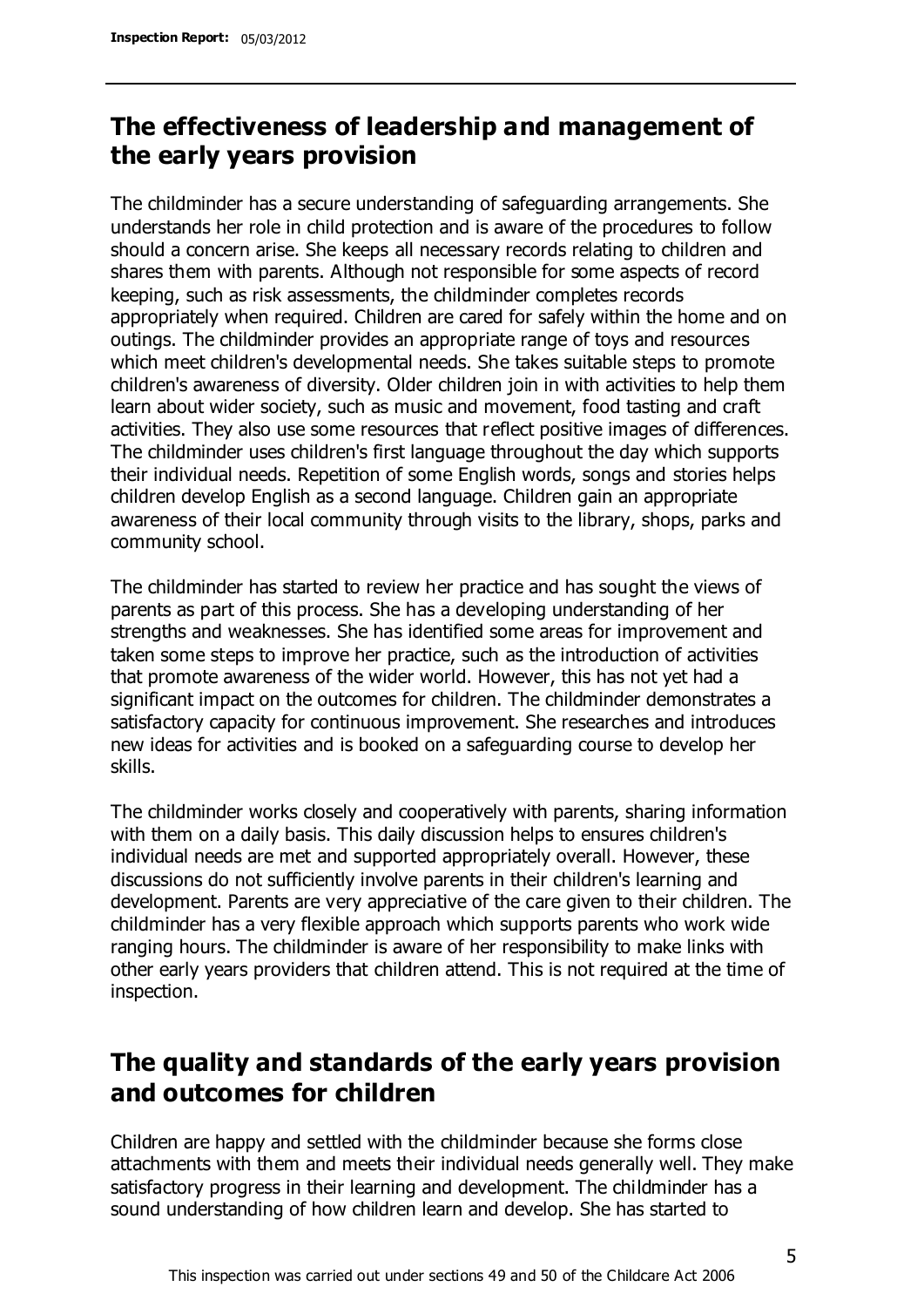observe what children know and do and link these to the areas of learning. However, her system of assessment is not wholly secure because she does not gain sufficient information about their development when they first start. She does not make effective use of assessment to identify all children's next steps in learning or to offer suitable challenges to all, particularly younger children. As a result, children's achievements are not tracked effectively from their initial starting points and next steps in development are not effectively planned for.

Children are curious about the world around them. For example, they observe the pattern on a snail shell when playing in the garden. The childminder offers encouragement for them to begin to develop writing skills. They make marks using circular movements using chalk. Young children show interest in mark making but this is not developed further. Older children match number to objects as they count the snail shells and start to mark a tally on the fence. Children repeat letter sounds and spontaneously link them to similar sounding words. They start to explore the difference between sounds when they knock chalk sticks against a range of different objects. Older children are encouraged to recognise number through rhymes in their home language. Children self-select books in English and their first language. Younger children sit quietly as they are lulled to sleep while older children respond to questions and repeat familiar words.

Children develop an appropriate understanding of healthy lifestyles through daily play in the garden and regular trips to parks. They recognise when they are thirsty and drink from their own accessible beakers. They enjoy nutritious meals provided by parents. They develop a suitable awareness of good hygiene through consistent routines that reflect parents' wishes. Children develop an appropriate understanding of how to keep themselves safe in the home. Older children help tidy toys to prevent tripping, while all children practise the evacuation drill. Discussion and regular reminders promote children's understanding of road safety and the potential dangers of contact with unfamiliar dogs. Stickers of achievement recognise children's positive behaviour and as a result, their self-esteem is promoted. Overall, children behave well due to the childminder's regular praise and clear, calm and consistent approach. Children are starting to share, take turns and play cooperatively with others around them. As a result, they develop appropriate skills for the future.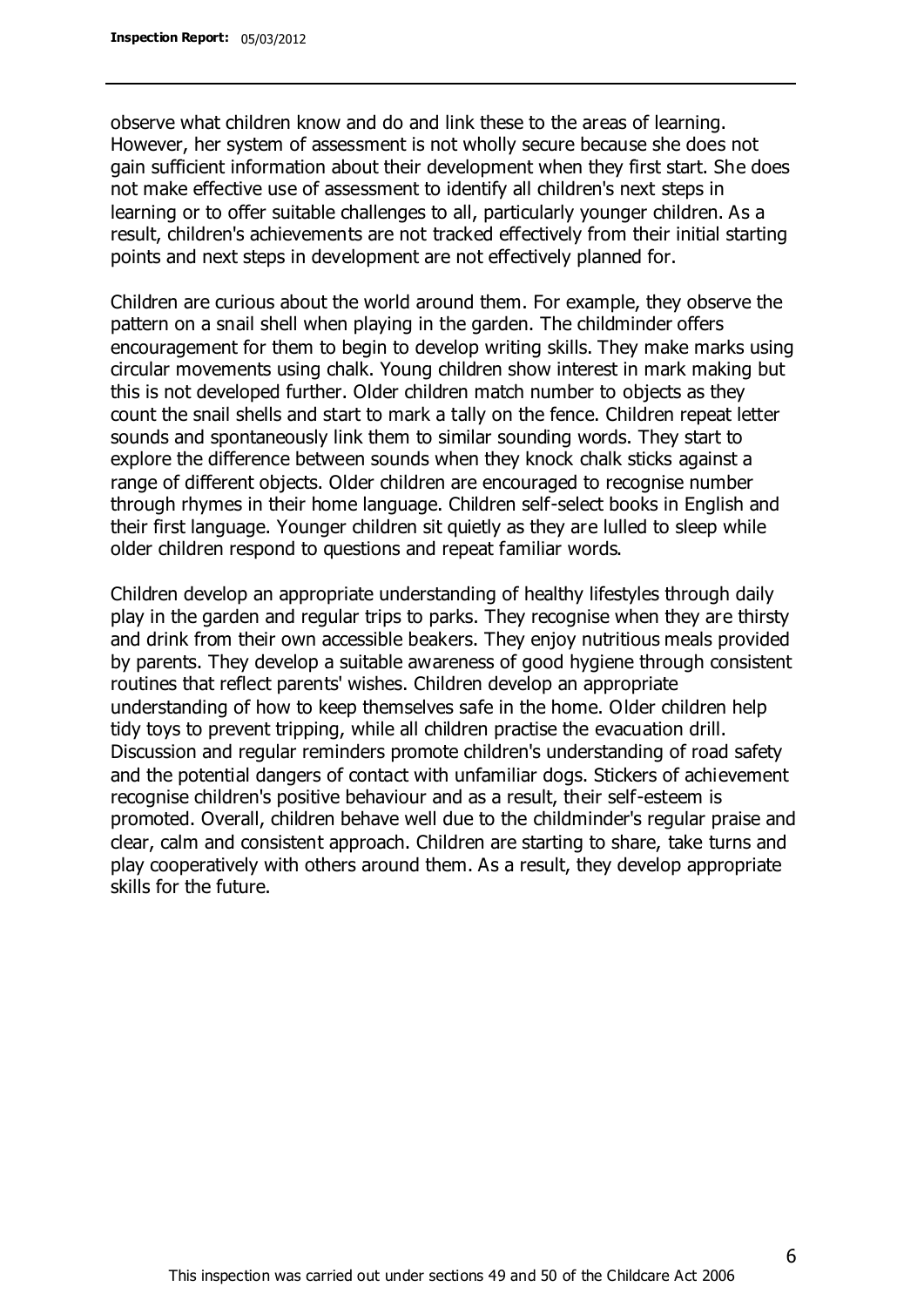# **Annex A: record of inspection judgements**

#### **The key inspection judgements and what they mean**

Grade 1 is Outstanding: this aspect of the provision is of exceptionally high quality Grade 2 is Good: this aspect of the provision is strong Grade 3 is Satisfactory: this aspect of the provision is sound Grade 4 is Inadequate: this aspect of the provision is not good enough

#### **The overall effectiveness of the early years provision**

| How well does the setting meet the needs of the      |  |
|------------------------------------------------------|--|
| children in the Early Years Foundation Stage?        |  |
| The capacity of the provision to maintain continuous |  |
| improvement                                          |  |

#### **The effectiveness of leadership and management of the early years provision**

| The effectiveness of leadership and management of the             |   |
|-------------------------------------------------------------------|---|
| <b>Early Years Foundation Stage</b>                               |   |
| The effectiveness of leadership and management in embedding       |   |
| ambition and driving improvement                                  |   |
| The effectiveness with which the setting deploys resources        |   |
| The effectiveness with which the setting promotes equality and    | 3 |
| diversity                                                         |   |
| The effectiveness of safeguarding                                 |   |
| The effectiveness of the setting's self-evaluation, including the | 3 |
| steps taken to promote improvement                                |   |
| The effectiveness of partnerships                                 | 3 |
| The effectiveness of the setting's engagement with parents and    |   |
| carers                                                            |   |

### **The quality of the provision in the Early Years Foundation Stage**

The quality of the provision in the Early Years Foundation Stage  $\vert$  3

### **Outcomes for children in the Early Years Foundation Stage**

| <b>Outcomes for children in the Early Years Foundation</b>    |  |
|---------------------------------------------------------------|--|
| <b>Stage</b>                                                  |  |
| The extent to which children achieve and enjoy their learning |  |
| The extent to which children feel safe                        |  |
| The extent to which children adopt healthy lifestyles         |  |
| The extent to which children make a positive contribution     |  |
| The extent to which children develop skills for the future    |  |

Any complaints about the inspection or report should be made following the procedures set out in the guidance available from Ofsted's website: www.ofsted.gov.uk